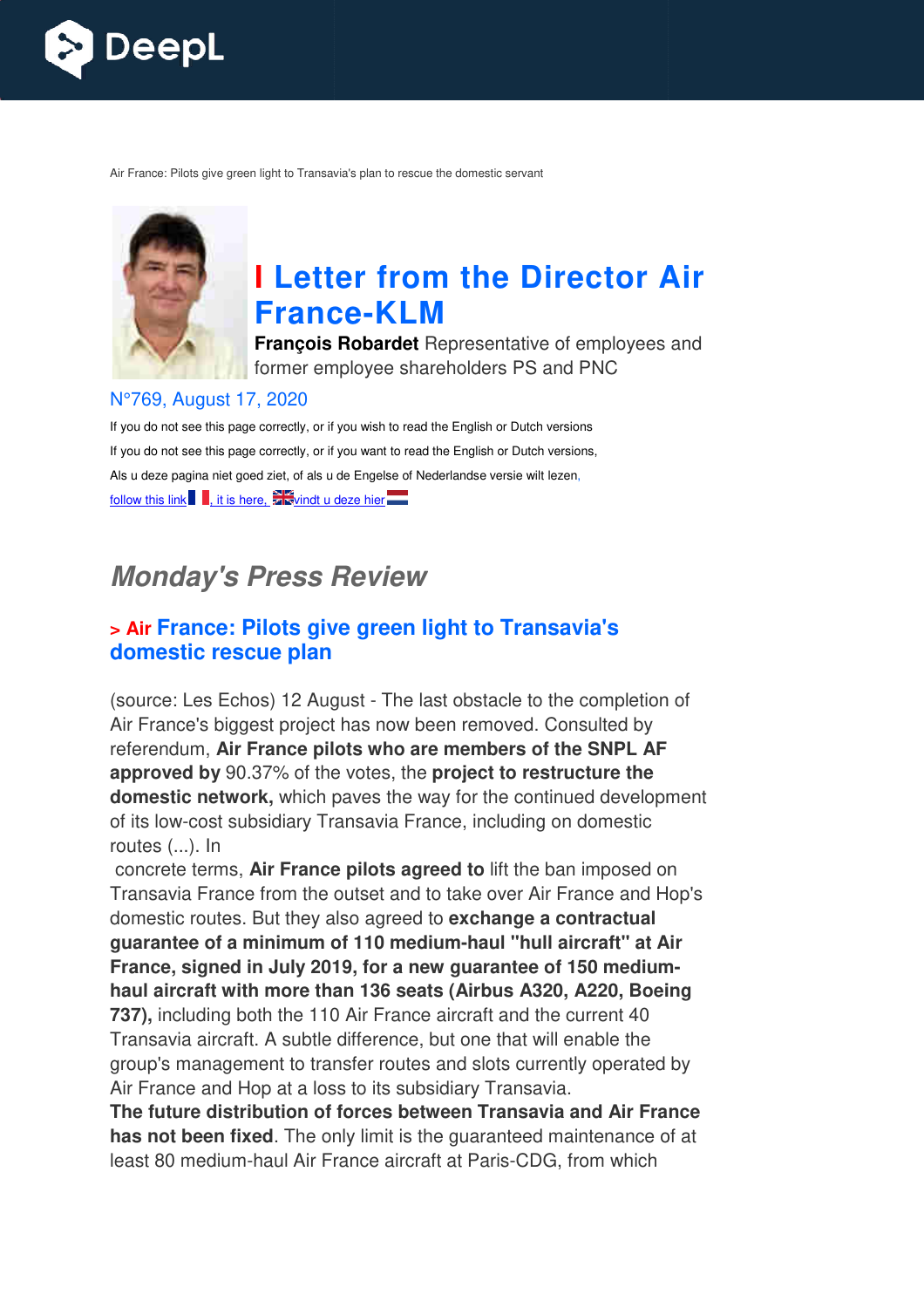Transavia remains excluded, and the maintenance of the Air France Shuttle service on the Orly-Marseille, Orly/Nice and Orly/Toulouse routes. Air France pilots have also been guaranteed a minimum number of flight hours per aircraft. **But** for the rest, **the way is clear for the unhindered development of Transavia at Orly, as well as in the regional metropolises**.

**The wager is simple: with an average seat cost of 63 euros, compared with 107 euros for an Air France A320-200 and 131 euros for an Embraer E190 from Hop, and an operating margin of 9%, compared with 2% for Air France, Transavia France should be able to make profitable routes that are currently loss-making and resist more effectively to competition from easyJet, Volotea and Ryanair.**

 However, given the current situation, Transavia's expansion will not start until next summer and given the numerous B737-800s available on the second-hand market, no large orders for new aircraft are on the agenda (...).

**The transfer of routes from Air France to Transavia may require an overhaul of the product itself to take into account the needs of business customers,** as easyJet has already done. Some are even suggesting a possible brand change, so as not to lose the benefit of the strength of the "Air France" name in the provinces. The project is therefore far from complete.

**My comment:** Prior to this agreement, the pilots' unions agreed to the implementation of a voluntary departure plan through a Collective Bargaining Agreement (CBA).

This plan, which provides for 403 job cuts, has been fully subscribed. The voluntary pilots had until this week to confirm their departure.

### **> Guillaume SCHMID, Vice-President of SNPL Air France-Transavia: the Air France restructuring plan**

(source France Info) 12 August - This is one of the economic sectors most affected by the health crisis and the consequences are now clearly visible. Like other airlines around the world, Air France is preparing to reduce its workforce. A restructuring plan was announced at the beginning of July, with the aim of cutting 7,500 jobs by 2022, including a thousand in its subsidiary HOP! which operates on domestic routes (...).

FranceInfo: Guillaume SCHMID, good evening (...). You are the vicepresident of the SNPL - the National Union of Airline Pilots - Air France-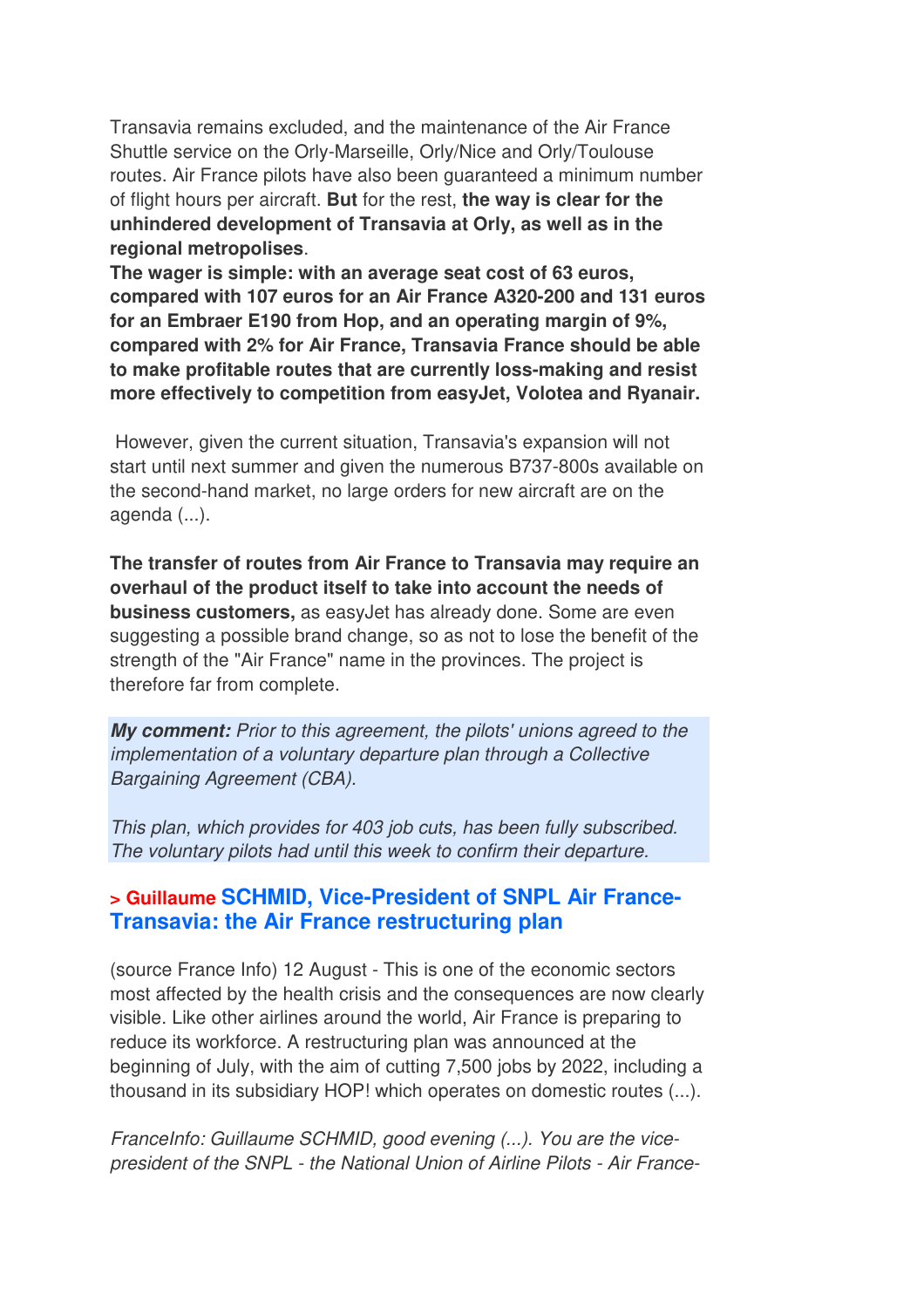Transavia. What has changed? Air France pilots have long been opposed to the arrival of Transavia on domestic routes, why do you finally accept it today and widely?

Guillaume SCHMID: Let me correct you, **Air France pilots have been involved in the construction of Transavia since its creation in 2007**. It's true that until now, Transavia has always grown alongside Air France with a certain amount of caution. Today, **Transavia is being allowed to develop on Air France's playing field, which is domestic flights, because** (...) the crisis is precipitating a certain number of decisions and **our French domestic market, which until now has been relatively little penetrated by low-cost airlines, (...**) is **going to be increasingly under attack** and it is feared that when the crisis is over, this phenomenon will be further amplified (...).

#### FranceInfo: Does this mean that you are ready to make concessions in the face of economic difficulties?

Guillaume SCHMID: (...) **Air France pilots will be working at Transavia from 2014**. Professional mobility is allowed and these pilots will therefore be working under conditions that are close to low-cost conditions, i.e. productivity conditions that are better than we negotiated, it's true, little by little. The last negotiation dates back to last September, and **we are** indeed **managing to integrate Transavia's career path more and more into the professional career of an Air France pilot. We are very happy,** yes.

FranceInfo: So you were talking about 2014, which is the date of the great pilots' strike that was precisely aimed at the development of Transavia on certain routes. Were you able to obtain guarantees to limit this development of Transavia so that it wouldn't overshadow the Air France network?

Guillaume SCHMID: (...) Today, **Air France's management has chosen to take up the issue with the Air France pilots and to negotiate with us the extension of Transavia**. So we have a management team that is resolutely committed to dialogue and today we are succeeding.

#### FranceInfo: To what extent are pilots affected by this restructuring plan? Will there also be job cuts in your company?

Guillaume SCHMID: So, yes, there will be. **400 pilots have volunteered for departures in the coming months out of 4,000 drivers**. So this still represents 10% of the workforce, which is unprecedented at Air France. And on the other hand, **we have a variable remuneration mechanism, which sees the remuneration of pilots fall** by 25 to 40% on average and which enables us to secure our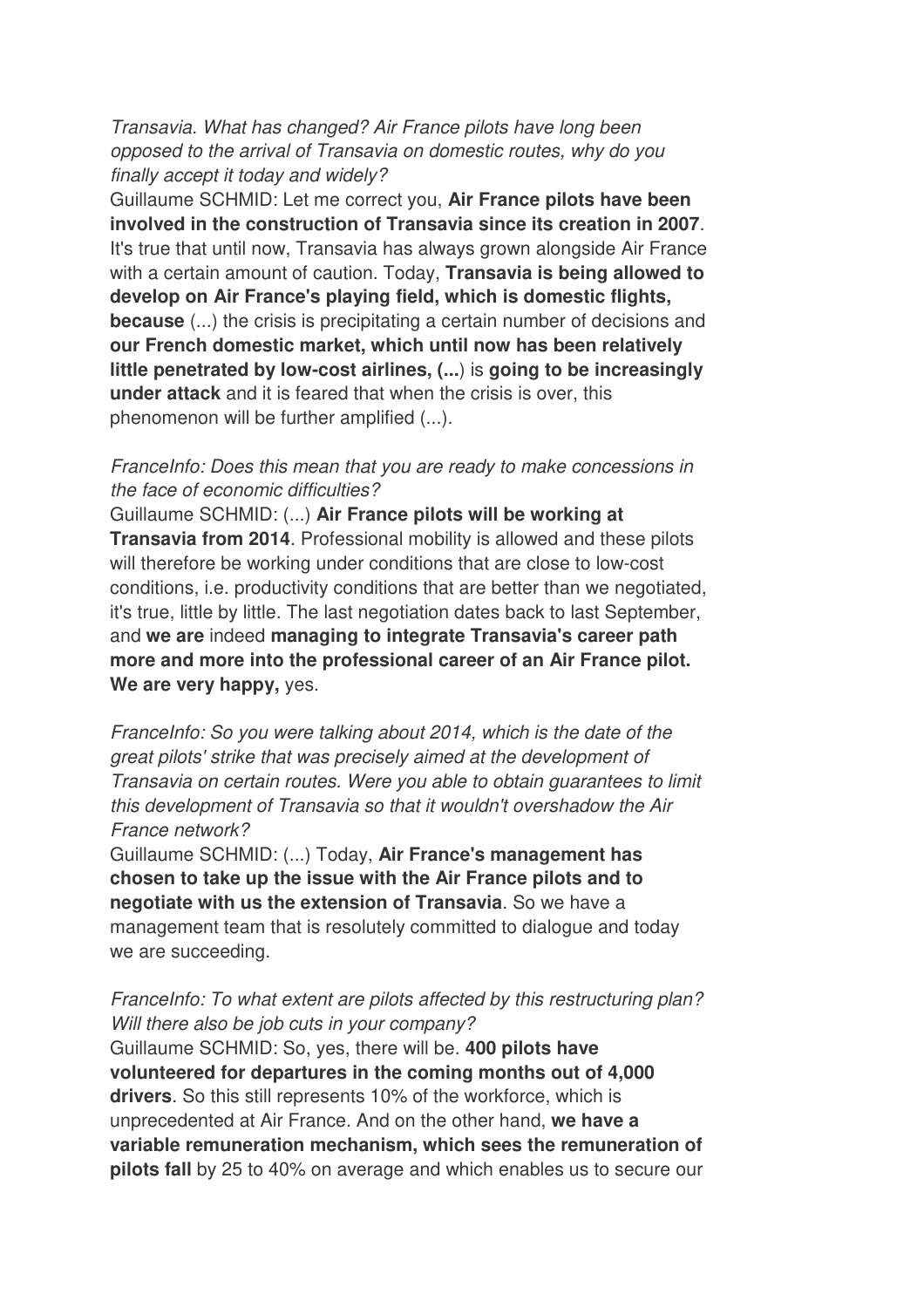jobs because it is one less burden for the company in this period of crisis.

#### FranceInfo: Can we nevertheless say that pilots are less impacted, less fragile than other categories of personnel?

Guillaume SCHMID: So, less fragile, today, once again, we **are trying to secure our jobs**. We have this pay mechanism that helps us, we of course have the partial state activity mechanism that also helps us, but it is important to know that the pilots are going to work at Transavia today in conditions of productivity that have also improved. So, as far as the pilots are concerned, I believe that they are doing their part to get out of this crisis.

FranceInfo: What are your demands, your red lines? Are you vigilantly observing how this restructuring plan is going to be carried out? Guillaume SCHMID: On the red lines, today, we have a strategy that was developed by Ben SMITH, the CEO of Air France KLM, which consists in refocusing on Orly, defending this stronghold that is Orly thanks to Transavia, succeeding in making a profit and making a margin on these medium-haul flights that touch Orly, which is nevertheless a platform on which we should be able to make a margin and make money. So I think that today, **we support Ben SMITH's project. There isn't really a red line being drawn**. Transavia remains confined to departures from the French provinces, from Orly, and cannot touch the airport at Roissy-Charles de GAULLE, which is still reserved for Air France planes to supply the hub and international connections.

#### FranceInfo: And are you optimistic with this plan in the face of low-cost airlines that are in better shape than ever since they are still faring much better from the crisis than "traditional" airlines?

Guillaume SCHMID: Yes, you are right, these low-cost companies for the most part have not had to resort to state aid, they have their coffers full. We know that once the crisis is over, they will be stronger than ever to get back on the market. And so this is part of the plan that is taking shape today, which is precisely to put us in order to be able to compete with these low-cost companies. We were fortunate at Air France, like other major European airlines, to have received a loan from the State, but this State loan obliges us, it obliges us to pay it back and then to be in sufficient economic shape to be able to do so.

FranceInfo: Thank you very much Guillaume SCHMID. I remind you that you are the Vice-President of the Syndicat national des Pilotes de Ligne Air France-Transavia .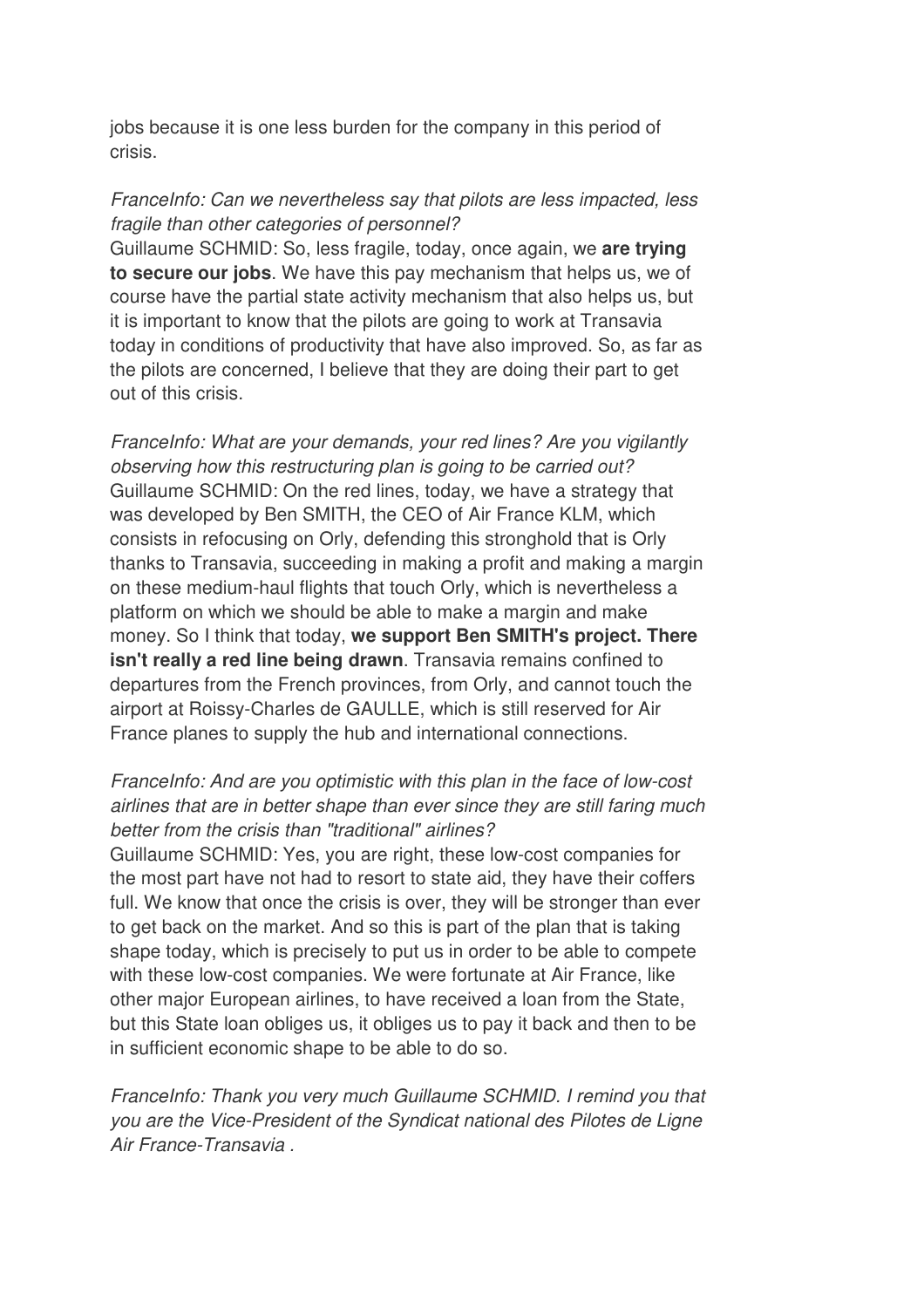**My comment: First of** all a correction: contrary to what is mentioned in the interview, European low-cost airlines have all benefited from State aid, whether it is Wizz Air, Ryanair, easyJet, Vueling, SAS or Norwegian.

The SNPL is the majority among Air France pilots. As such, it is the only union that can really impose red lines on Air France management.

After this agreement on the development of Transavia France, three bans still weigh on Transavia France: the ban on recruiting its pilots outside Air France, the ban on operating at Roissy-Charles de Gaulle and the ban on operating long-haul flights.

## **> At Hop, job losses and an uncertain future**

(source Libération) 12 August - During the summer, plans to cut jobs do not take any vacations. That of Air France subsidiary **Hop is** one of the most drastic of the season. It is being examined this Wednesday during a Works Council meeting (CSE) of the small company, which specializes in short domestic flights and **has 2,421 employees**. But **next year its workforce is not expected to exceed 1,403 pilots, hostesses, stewards, reception staff and mechanics.** At least 1,018 jobs are set to disappear - 40% of the total - as part of a voluntary redundancy plan. For several years now, Hop, with €675 million in turnover in 2019 and losses of €77 million, has been recording negative results and therefore savings plans.

This time, Air France's management has decided to step up a notch in the restructuring process. The fleet will lose 19 aircraft

, falling to 32. The historic site in Morlaix and a maintenance centre in Lille will close  $(...)$ .

It seems that the health crisis has provided Air France's management with a justification to reorganize its organization much more quickly and radically. In an internal message, which Libération was able to read, the CEO of Air France-KLM, Benjamin Smith, does not mince words: "The Covid-19 crisis forces us to adapt the size of our organisations to the new reality of reduced capacities and lasting uncertainties". Behind the techno and police language, an Air France executive deciphers: "Benjamin Smith now intends to achieve in two years the savings plan he had set himself over five."

**In this new context, which does not allow a return to normal activity for at least three years, it is the very survival of Hop that is at stake**. Etienne Guénat, CFDT delegate and member of the CSE, imagines the future of the company in a rather gloomy way and in two stages: "The Lyon correspondence platform is threatened. Then, the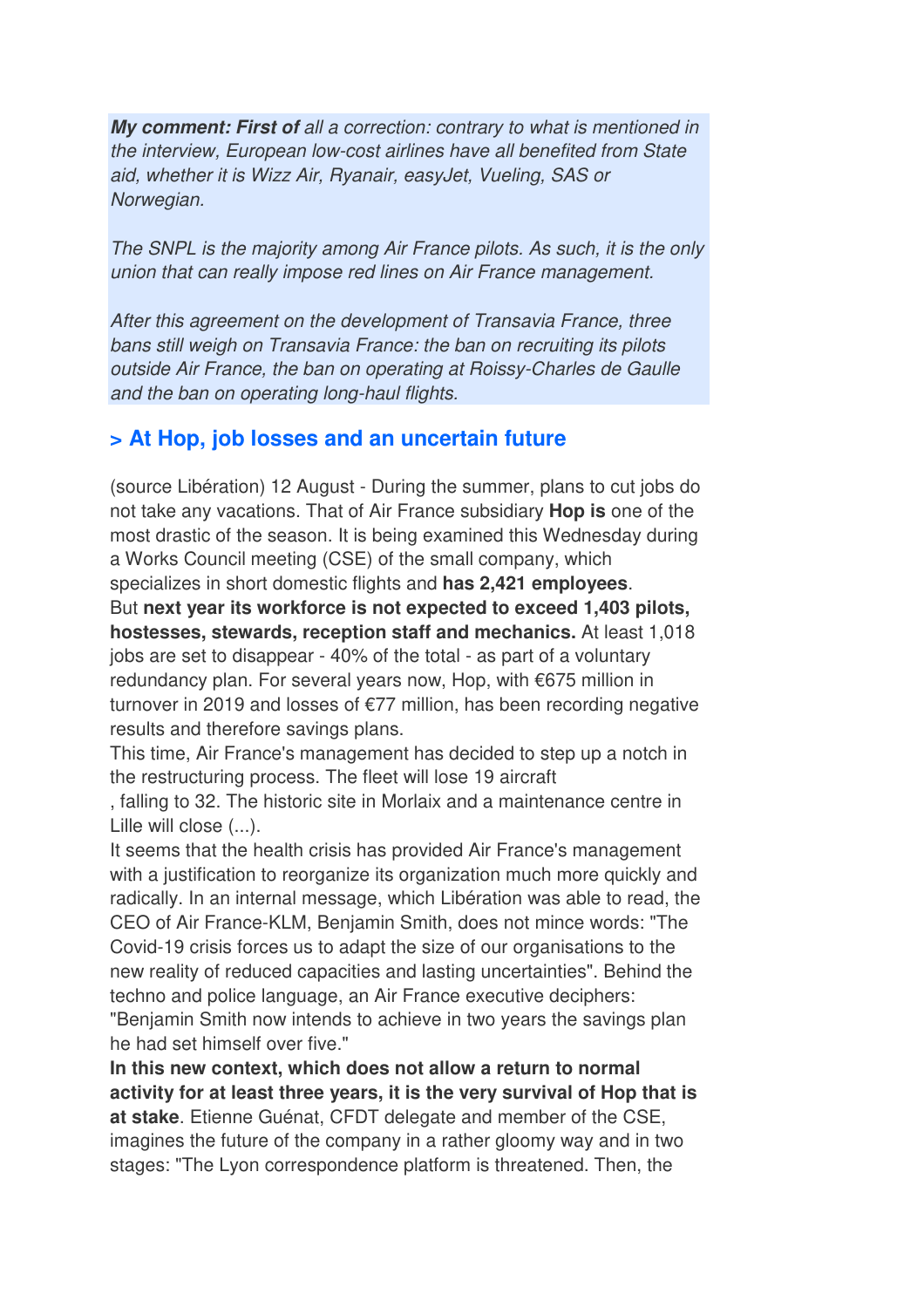State could take a stake in Air France and it would then decide to close Hop. This would be more acceptable to public opinion." (...)

For Air France, the priority is to develop its low-cost subsidiary, Transavia, which will take over certain domestic routes such as Orly-Montpellier. Several employee representatives contacted by Libération lent the Air France-KLM managing director the willingness to set up an organisation based on the model of the American airlines. The latter have gradually entrusted their domestic flights to small companies with which they are bound only by commercial agreements. Before he became head of Air France, the current boss was Air Canada's number 2.

**Air France will soon know its hour of truth, with a voluntary redundancy plan for 7,000 employees, in addition to the 1,000 job cuts at its Hop subsidiary. It is likely that the number of candidates wishing to leave will be lower than expected. Reclassifications will be proposed but they will involve, at best, changes of assignment and long-distance moves. Recourse to dry layoffs therefore appears to be on the horizon,** even though the company has received \$7 billion in financial assistance in the form of two loans, one of which was granted directly by the State.

However, neither Air France nor its subsidiary Hop should be disrupted by strikes, which are generally triggered by pilots. At Air France, for several months now, they have already concluded a sort of nonaggression pact with management: no forced departures in the cockpits in exchange for relative calm from the main pilots' union. The price of a certain form of social peace.

## **> FD.nl - Transavia stapt in tumultueuze tijd in overvolle markt voor pakketreizen (Transavia enters a busy market for package holidays in tumultuous times)**

(source FD nl translated with Deepl) 12 August - **Transavia Netherlands is entering the market of all-inclusive package holidays under the name Transavia Holidays** (...).

**Transavia Holidays was due to be launched in April,** but by then all planes were on the ground. According to Transavia, this is the right time because 'the consumer is looking for confidence now'.

Transavia Holidays will work together with the travel organisation Airtrade, which also organises package holidays for KLM. **Travellers will be able to "compose their own complete holiday with a flight, accommodation and possibly a rental car, transfer or activity,"** the airline reports in a press release (...).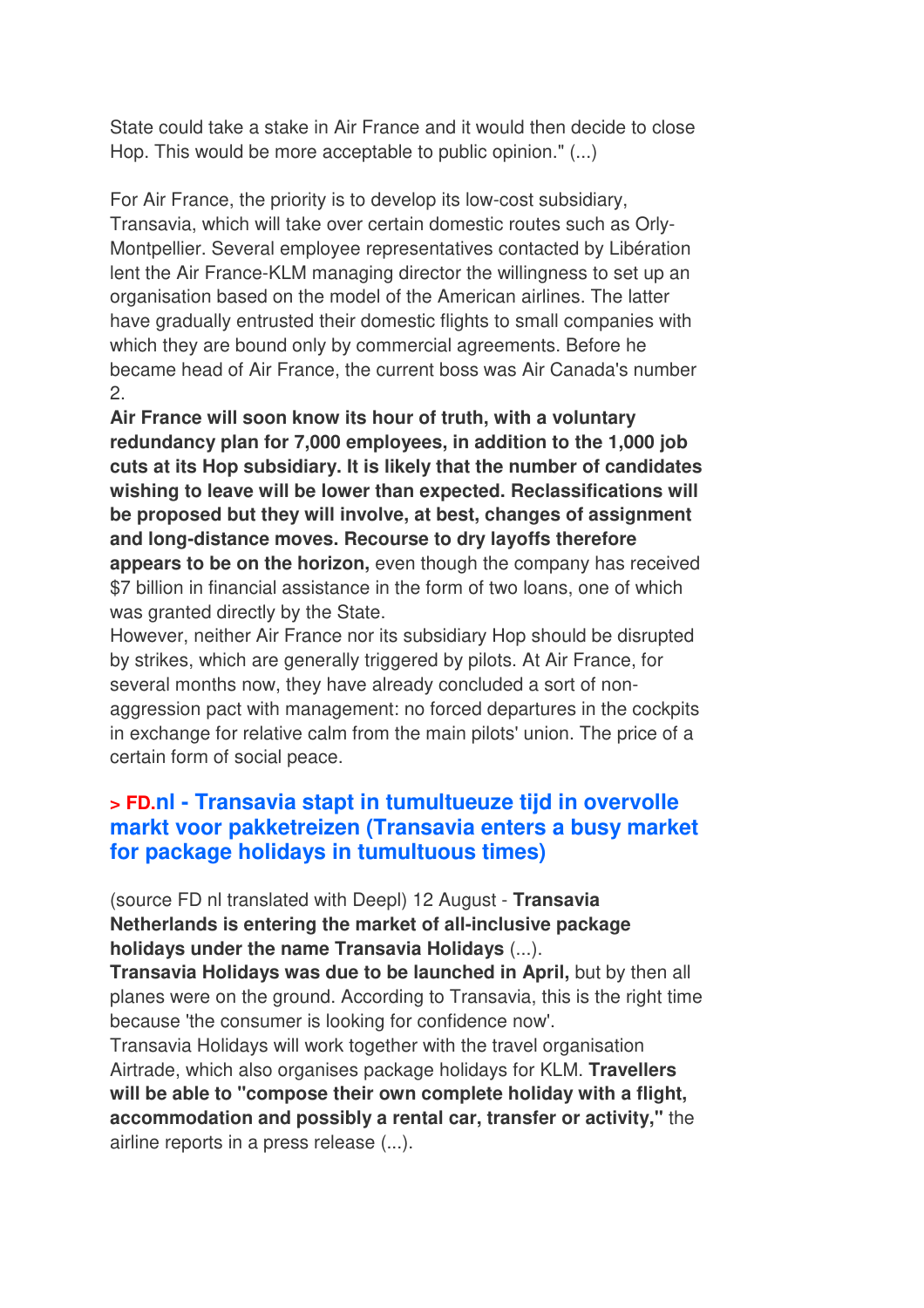Erik van der Waard, owner of the Internoord Travel group and chairman of the Dutch Travel Alliance partnership (...) "understands Transavia's plans (...) because the travel industry is in trouble. The money has to be earned one way or another, and Transavia apparently needs it" (...). **Travel sites such as Airbnb, Expedia and Zoover have long offered fully supported travel because** consumers find it easier and because it generates more money (...). This process accelerated after the bankruptcy of Thomas Cook last year (...).

**With Transavia, there is now another "**one-to-one **competitor**", according to Van der Waard of the Dutch Travel Alliance. At the same time, **tour operators are also customers of the airline and buy a lot of airline seats. "This can lead to conflicts of interest**. We have invested a lot of money in our customers through our marketing," says Van der Waard. "I don't feel like sharing our customer base with Transavia at the moment".

**My comment:** The launch of Transavia Holidays has been widely reported in the Dutch press. The bankruptcy in September 2019 of Thomas Cook, a pioneer in organised travel, suggests that the low-cost subsidiary of KLM is trying to seize opportunities.

### **> KLM scraps salary increase of 2.5% for personnel (KLM renounces to a salary increase of 2.5% for personnel).**

(source FD nl translated with Deepl) 12 August - **KLM withdraws a planned 2.5% salary increase for all staff due to the airline's financial problems**. Management failed to convince the unions to postpone the increase previously agreed within the CAO, and has now unilaterally suspended the agreement.

KLM reported this yesterday in a press release. The 33,000 employees will receive the last part of the previously agreed 7% pay increase this month.

But then the situation is completely different from today's reality," says KLM. The company is losing €10 million a day, has received €3.4 billion in aid from the Dutch government and could not afford a pay rise.

**The decision worsens relations with the unions.** KLM will start negotiations later this month to reduce wages by 20% for employees earning more than a modal income (36,500 euros gross per year). This is part of the agreements reached with the government.

We are considering going to court", says Jan van den Brink, member of the FNV board of directors. According to the union, KLM is violating the "contract with the employees" by suppressing the pay rise. KLM wants to postpone the wage increase and include it in the negotiations on total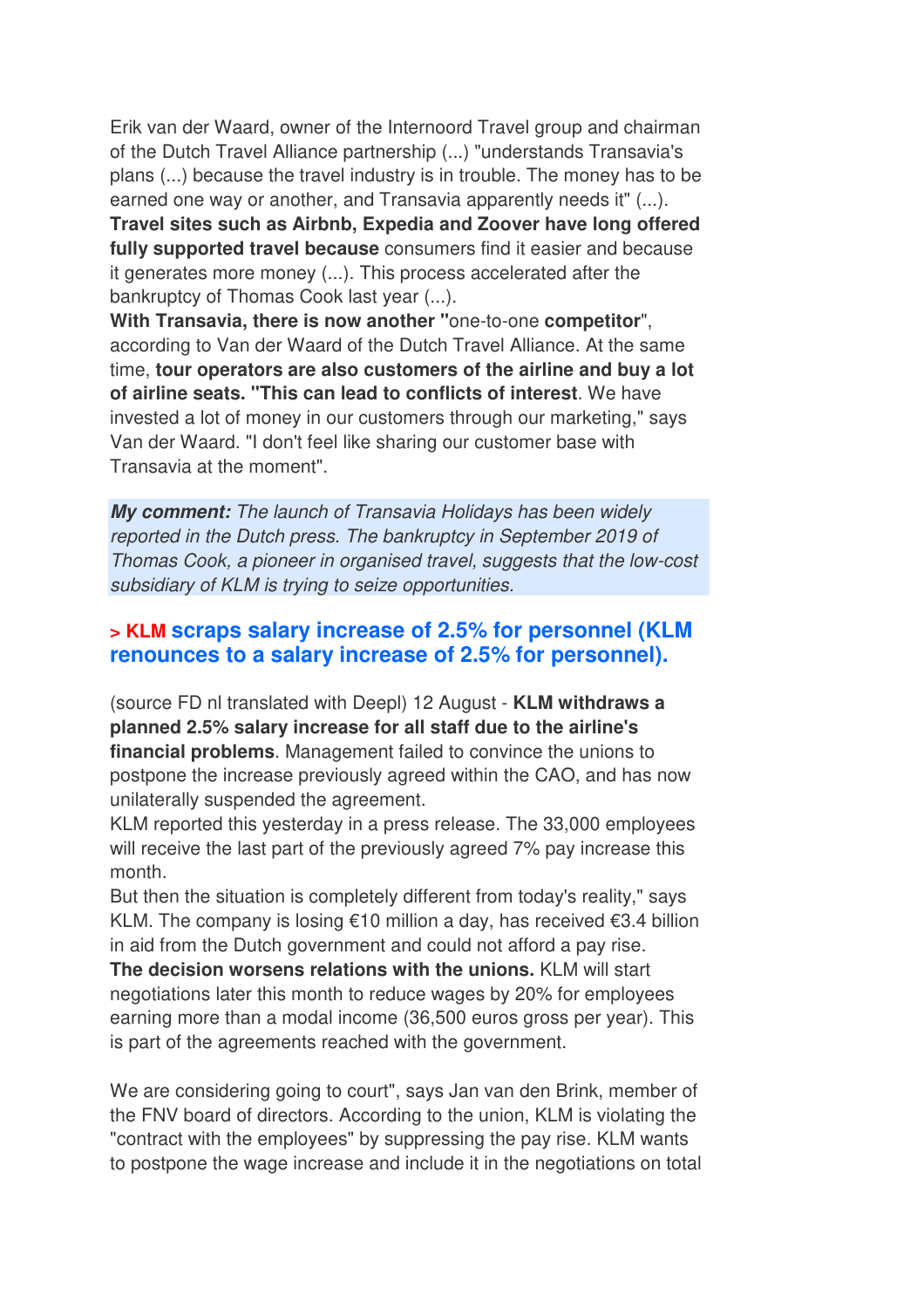cuts. According to the FNV, employees with a lower average wage will not be spared, even though this is provided for in the agreement.

**My comment: In** order to meet the demands of the Dutch state (reduction of salaries by 0%, 10% or 20% depending on their level), KLM proposed a first measure: temporarily postponing the general increase of 2.5% contracted in 2019.

Negotiations failed as unions and management were unable to agree on a date for unfreezing the increases.

## **> Flight attendant who retired after 59 years pens a love letter to Delta**

(source Delta, translated with Deepl) August 14 - **On March 15, 1961, 19-year-old Roberta Alpert recorded her first day of work as a flight attendant. Today, 59 years later, she says goodbye to the company she has loved most of her life** - but not just any goodbye. As a **final farewell, Roberta e-mailed Delta CEO Ed Bastian**, Executive Vice President and Chief Human Resources Officer Joanne Smith and Senior Vice President of In-Flight Service Allison Ausband **a heartfelt "love letter" to Delta, summing up a career brimming with memories and appreciation.** 

 Born in Boston, Roberta began her career in her hometown with Northeast Airlines, which merged with Delta in 1972. She flew domestic flights out of Boston for almost 40 years, allowing her to stay home and take care of her family. After her mother passed away in 1997, Roberta moved to New York to serve Delta internationally before returning to Boston to end her long career.

Over the years, Roberta's passion for Delta has come from serving passengers around the world. "Passengers are people just like you and me," Roberta said in an interview. "They may be distracted by their daily lives, but it stops them in their tracks and allows them to forget their worries when you offer them a special and elevated experience on board".

Roberta knows only too well how exhausting the role of a stewardess can be - in fact, her total service miles are equivalent to 50 round trips to the moon! At such times, Roberta encouraged herself and the crew with simple advice: "Just love the passengers and throw kindness on the plane like confetti. Sometimes she even

carried a small bag of confetti as a reminder.

"Roberta's love for humanity is an incredible reflection of the true spirit of the Delta. As we all work to restore Delta to its former glory, this Delta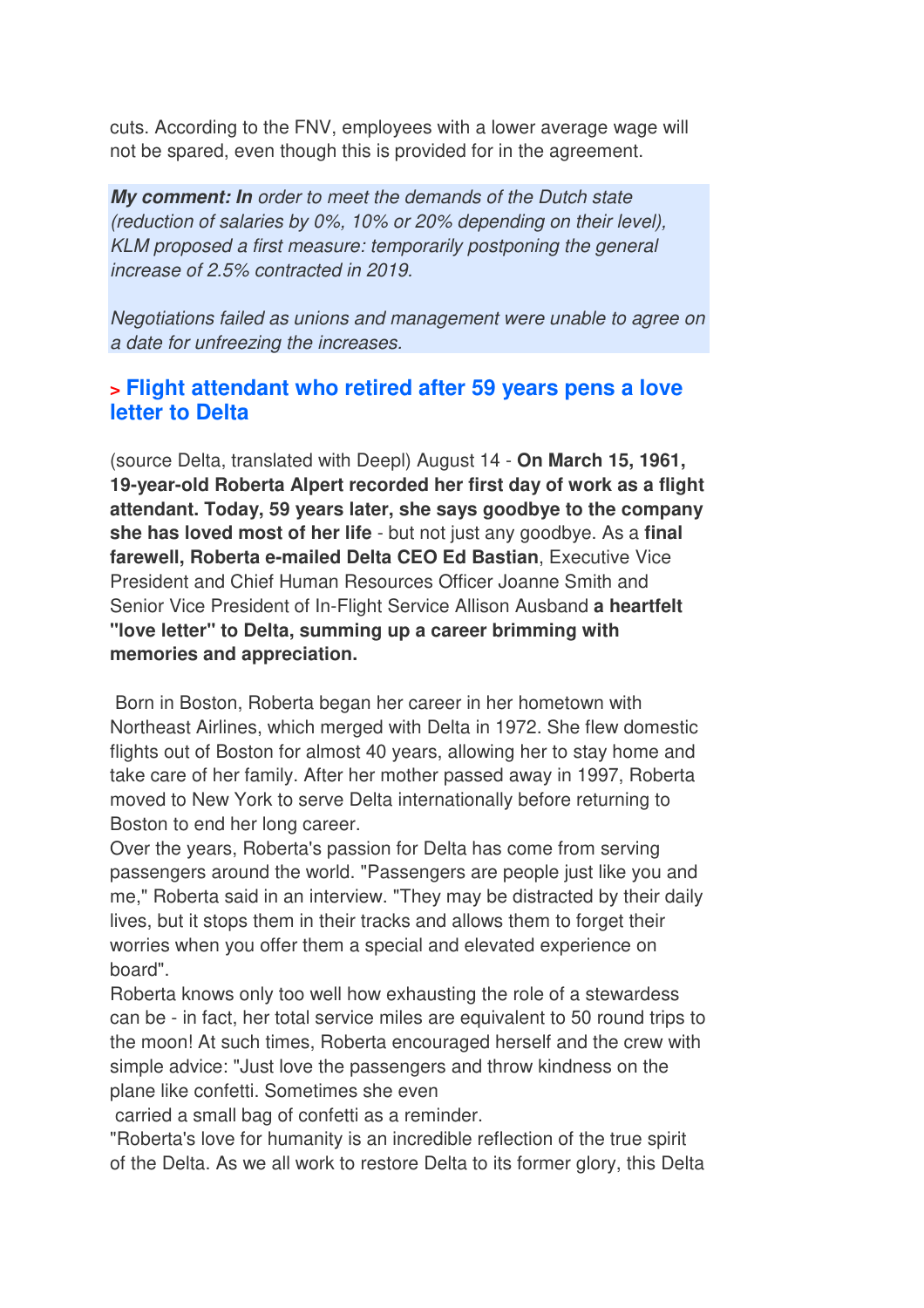spirit and differentiation will allow us to be stronger than ever," said Allison Ausband - Senior Vice President, In-Flight Service. "We stand on the shoulders of so many great people at Delta, like Roberta, who entrust us with this 'honor of loving our customers' every day. **Roberta left Delta on August 1, along with nearly 17,000 of her compatriots, as part of the voluntary departure programs imposed by the VIDOC-19 pandemic.** Today, **at age 78,** Roberta plans to earn a degree in music history at a Harvard extension school.

**My comment:** The professional longevity of this Delta stewardess is exceptional. In France, retirement rules do not allow employees to work at such an advanced age.

### **> Lufthansa announces failure of negotiations with its ground staff**

(source AFP) 14 August - The **Lufthansa** airline group, rescued from bankruptcy by the German state, **announced** Thursday that it **had unilaterally broken off talks with the Verdi union on cost-cutting measures** linked to the Covid-19 pandemic for **ground staff**. Verdi described the decision, taken after 20 meetings without result, as a "slap in the face for the employees", according to its vice-president,

Christine Behle, quoted in a press release.

A Lufthansa spokeswoman, quoted by the dpa agency, said union representatives were now being called back to the negotiating table with new proposals for significant reductions in personnel costs.

### **According to the group, the 600 million or so savings so far proposed by the union will not be enough to overcome the unprecedented crisis the company is going through**.

Lufthansa is calling for savings of up to 20% of personnel costs from the various categories of employees, which, according to the spokeswoman, in the worst case represents an 18% cut in gross wages. Europe's largest airline group, in which the German state has become the main shareholder in an attempt to get out of its rut, is planning to cut 22,000 jobs, and its boss earlier this month left the threat of dry layoffs hanging over his head.

"Lufthansa is receiving state aid of more than €9 billion," Christine Behle said. **"It is** therefore **absolutely unacceptable that the company should demand substantial wage cuts without offering job guarantees or measures for socially acceptable job cuts in return**. Eight thousand employees have already left the group, mainly in countries other than Germany, and 75,000 employees were on short-

time working in June while air traffic has only slowly recovered. An agreement avoiding redundancies for cabin crew is currently being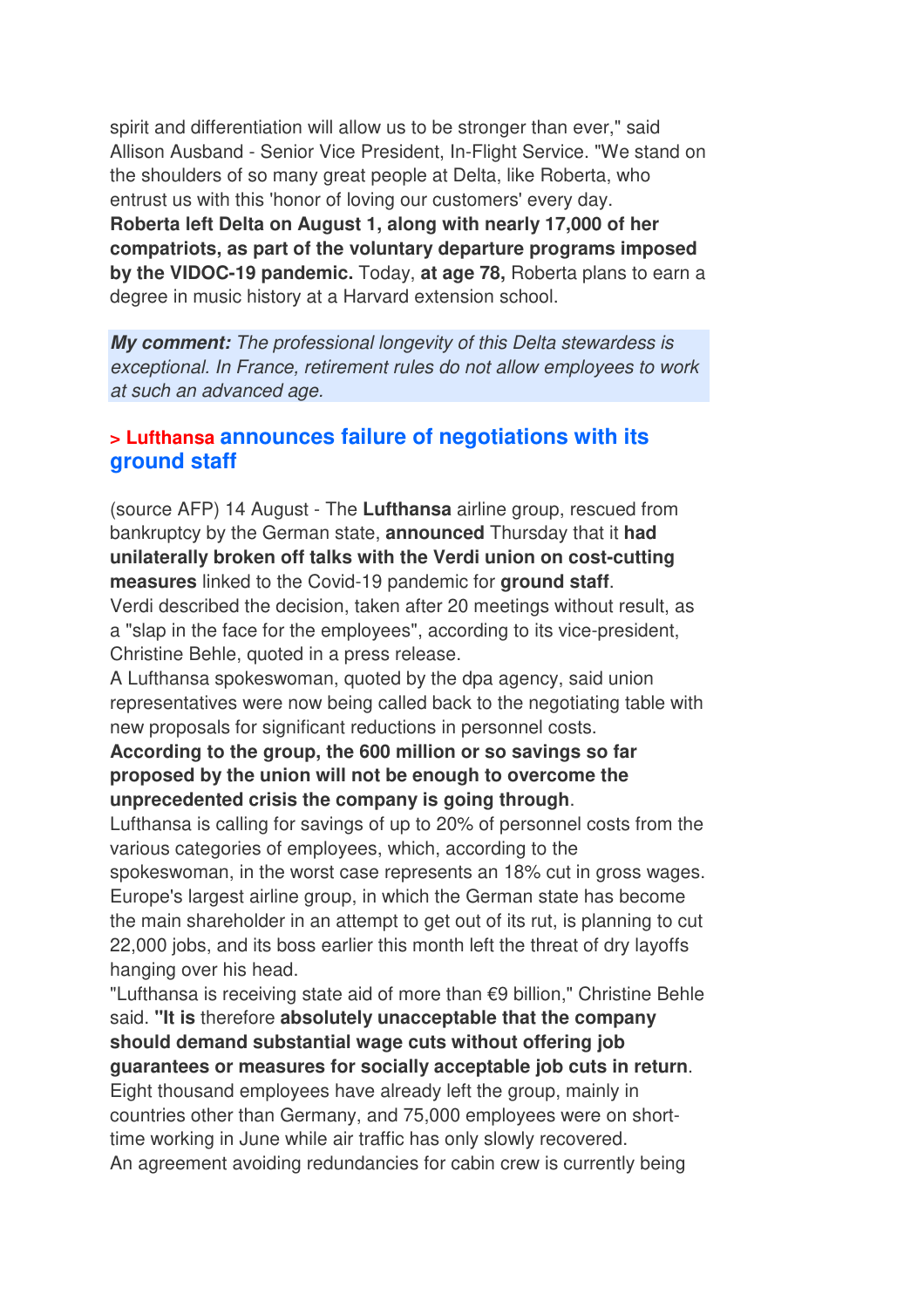put to a vote by the employees. Verdi represents some 35,000 ground staff.

**My comment:** As at KLM, negotiations for pay cuts at Lufthansa are coming up against the compensation granted to employees.

## **> Air Europa: buyback price revised downwards**

(source Business Travel) 14 August - **IAG had reached an agreement to buy Air Europa for €1 billion in November 2019**. Yes, but since then the Coronavirus epidemic has changed everything in the airline sector, which is one of those that has suffered the most.

**IAG would therefore like to renegotiate the buyback price downwards. The Spanish press is talking about an amount up to 50% lower than the initial price, i.e. at most 500 million euros. In addition, IAG has set its conditions for a buyout**. The Spanish airline company is currently suffering from liquidity problems, which threatens its medium-term survival.

IAG wants Air Europa's financial situation to be cleaned up before entering the capital. The Spanish government is therefore negotiating a public bailout to ensure the survival of this company, which is described as "strategic". **The Ministry of Transport considers that this sale to Iberia and IAG is important for the country's competition** (...).

**My comment:** Before the health crisis, experts believed that the price of the Air Europa takeover was overvalued.

Would the drop in IAG's offer open the door to a counter-offer from one of IAG's competitors?

# **> Easyjet gives itself air by reselling 23 aircraft**

(source Trends Tendances) August 14 - **EasyJet sold 23 aircraft from its fleet for** \$771 million **('650 million**). However, the low-cost British airline will continue to use them under a leasing agreement, it announced on Friday.

**The resale and leasing programme has earned easyJet 2.4 billion pounds (€2.65 billion) since the** start of the health crisis, the company said.

**My comment: In** addition to the operation described in the article, EasyJet used several solutions to strengthen its cash position: the company obtained a loan of €680 million from the Bank of England. 680 million loan from the Bank of England. It also raised €460 million by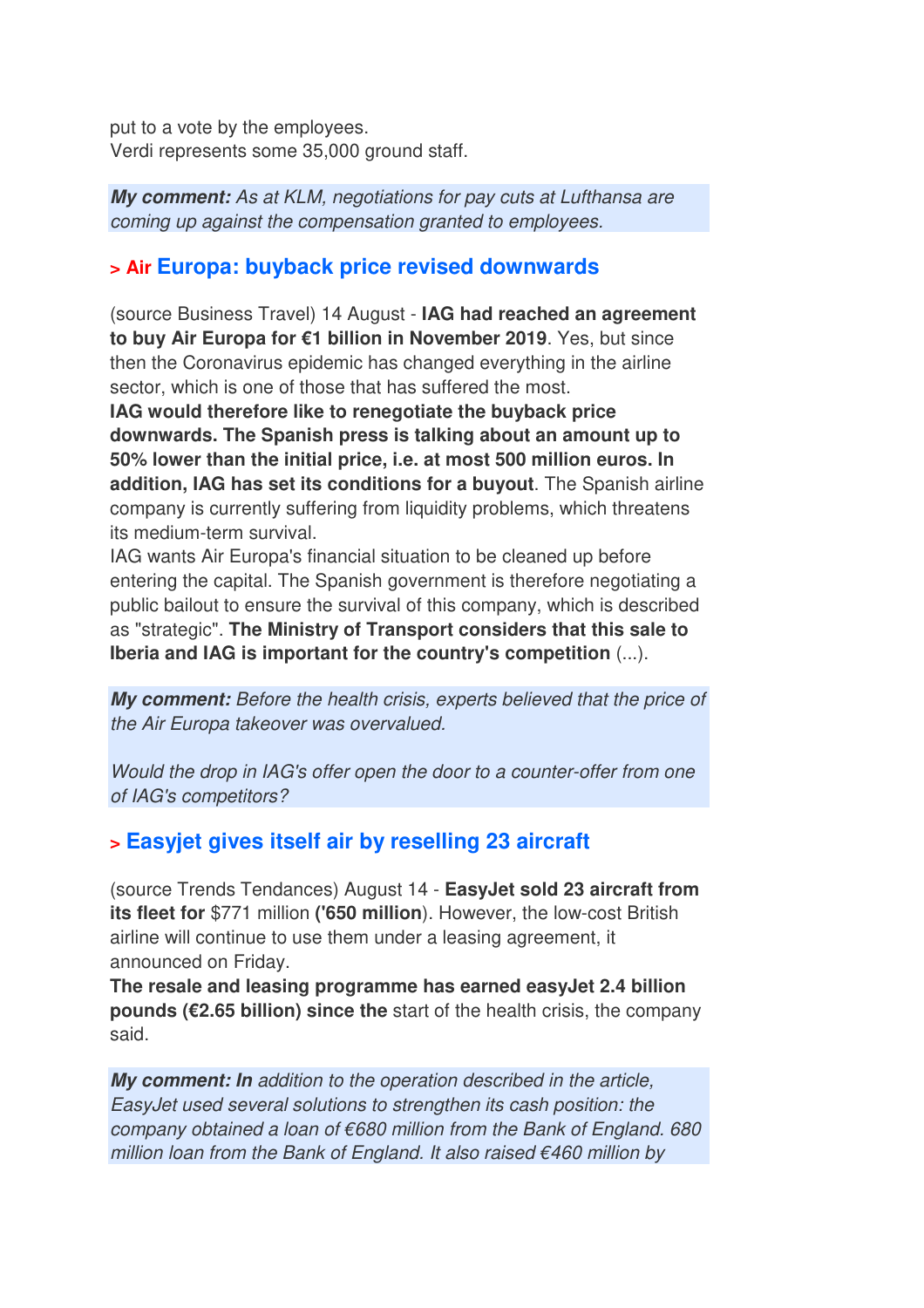## **> Tourism - German giant TUI bailed out again**

(source Les Echos) 12 August - **German tourism giant TUI is still faltering due to the** sluggish demand for international travel. So much so that the **German state must once again bail out this Hanoverian heavyweight, which is the world leader in its sector**. **TUI**, which achieved a turnover of around 19 billion euros for its 2018-2019 financial year for around 27 million customers, **announced on Wednesday that it was going to benefit from an additional 1.2 billion euros in public funding, in addition to the 1.8 billion announced at the end of March** and made in April. Once again, the state-owned KfW Bank is on the move.

TUI has concluded an agreement with KfW increasing the credit line of KfW, guaranteed by the German State, by €1.05 billion. The provision of additional cash is in particular conditional on the issue of a convertible bond by the German group for an amount of €150 million, to be subscribed by the German Economic Stabilisation Fund.

This convertible bond, with a maturity of six years, represents a potential 9% share of TUI's capital. In addition, obtaining this financial package implies the green light from holders of bonds already issued. Once the two preconditions have been met, the German group will have a total of 2.4 billion financial facilities at its disposal - "to date".

**The second contribution will enable TUI to cover a drop in activity during the next winter season** - a generally unpromising period - and even beyond in 2021 in the event that travel restrictions continue (...)

**My comment:** TUI is one of the first companies in the tourism sector to need a second helping hand to withstand the health crisis.

Its financial situation is closely monitored by Corsair, of which it is one of the main shareholders; Tui's support for Corsair is essential to the survival of the French airline.

## **> The aeronautics support plan comes to fruition**

(source: Les Echos) 11 August - After the announcements in early June, **the aeronautics support plan is now entering the real world.** Its priority is to avoid the break of a strategic link in the chain of subcontractors. But also to strengthen the competitiveness of the French aeronautics industry, by promoting mergers and consolidation operations. Not forgetting support for innovation and the modernisation of companies.

**On the innovation side, the government should unveil by the end**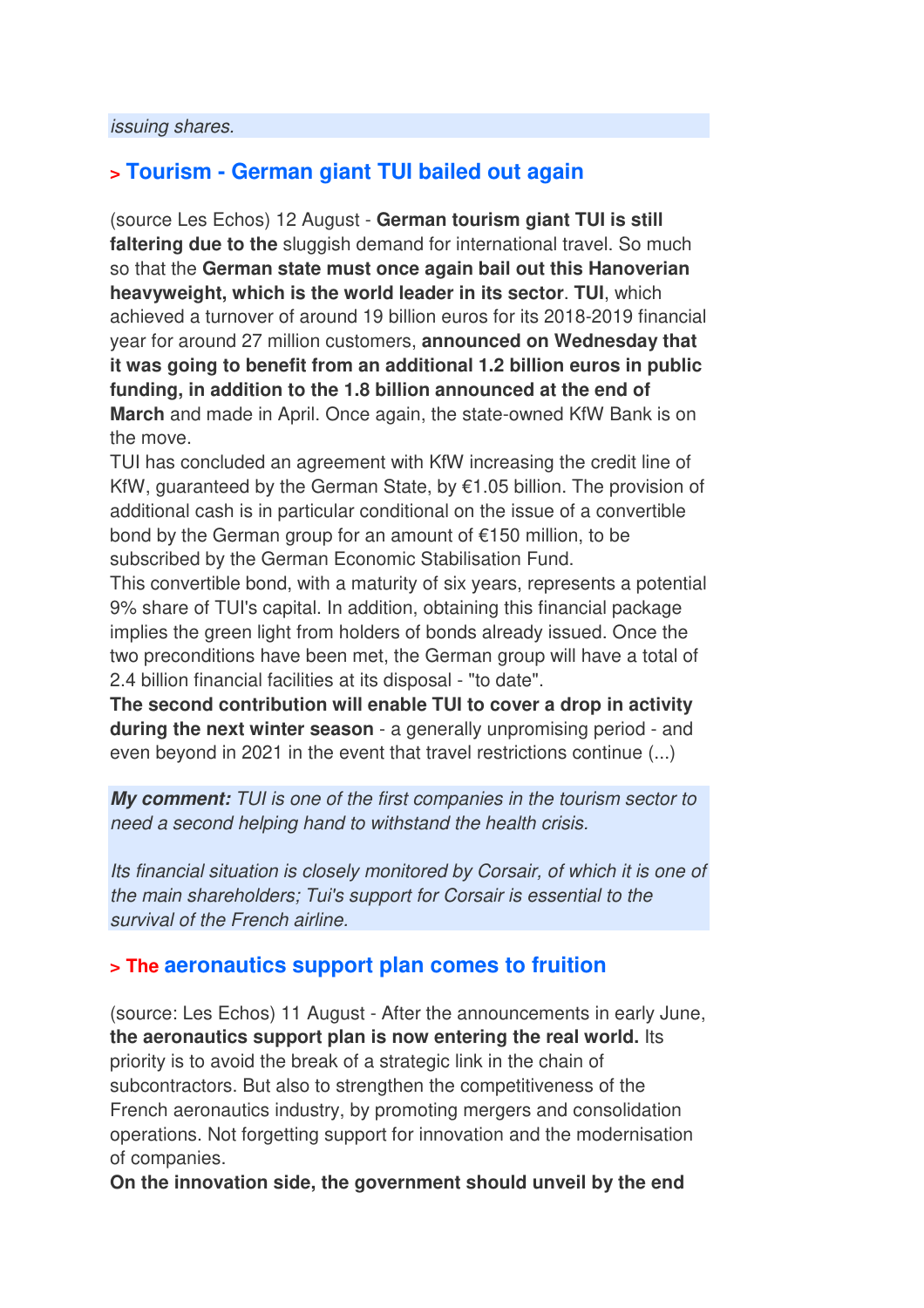**of the year the results of the call for projects** launched at the beginning of June, as part of the creation of a €300 million public investment fund (including €100 million in 2020) **dedicated to the modernisation of the aeronautics industry**. A total of 759 projects have been submitted by companies in the sector in order to benefit from public aid.

**With regard to support for companies, the "ACE Aéro Partenaires" fund, which was launched on** 28 July by the government and manufacturers, also got to work without delay. Managed by ACE Management, a subsidiary of the Tikehau Capital asset management group, and headed by former Airbus Strategy Director Marwan Lahoud, this investment fund has **an initial budget of €630 million, with the dual mission of preventing the disappearance of strategic companies and promoting consolidation.** 

 Several cases of companies in difficulty are already "on the table", according to a source close to the dossier. Many others are expected in the coming weeks. "We estimate that about 50 companies in the sector are in serious difficulty and may need financial support, but we need to sort out those that have a strategic interest and the others. ACE Aero's resources remain limited. Out of the €630 million, we plan to devote around 46%, or €290 million, to help companies in difficulty to get through the crisis," explains the company. 290 million, to enable companies in difficulty to get through the crisis, we explain internally. But most of it **will be devoted to consolidation operations, which require greater resources over a longer period of time.**  However, ACE Aéro will not be limited to the 630 million euros already promised by the State (150 million), BPIFFrance (50 million) and its industrial partners (Airbus for 116 million, Safran for 58 million, Dassault and Thales for 13 million each). The Tikehau investment fund, which has already pledged €230 million, has already left in search of new investors from French and foreign banks and insurers. "The objective is

to raise another 370 million euros from French and foreign investors by the end of the year, in order to reach, as planned, one billion euros. This would enable us to mobilise up to 2.5 billion euros in various types of financing".

**Enough to finance large-scale operations in France, but also, if necessary, with foreign companies, in order to build up European champions of global stature**. There is no shortage of possibilities, whether in the aerostructures sector, where several leading European players such as Latécoère, Stelia and Premium Aerotec are still chasing critical size, or in the smaller parts sector, where there are hundreds of SMEs.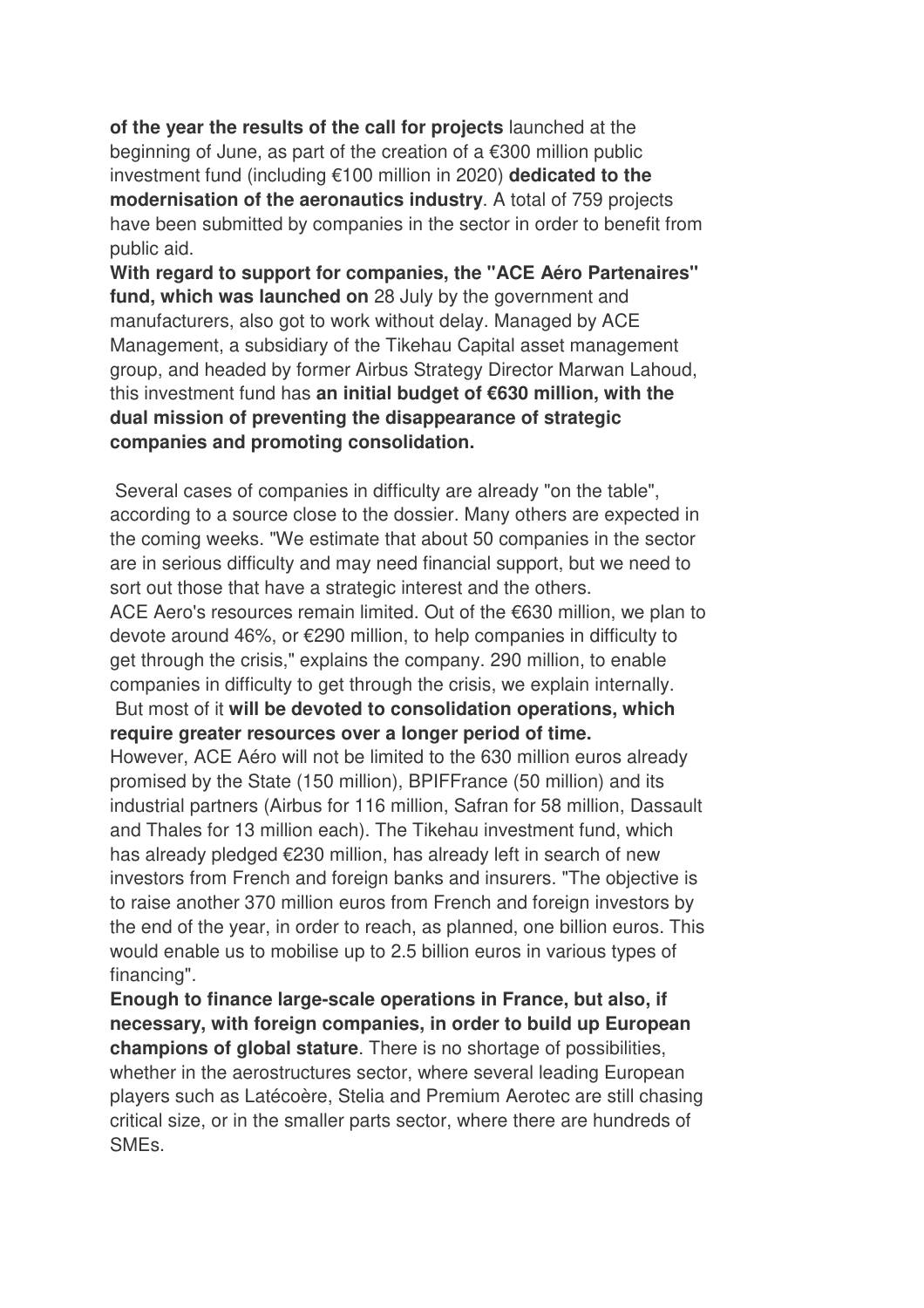**My comment:** The overall plan to support French aeronautics is worth €15 billion. It includes the seven billion euros granted to Air France on condition that it becomes "the most environmentally friendly airline on the planet".

This plan, presented last June, has other components: . a fund of one billion euros to invest in aeronautical SMEs, detailed in the article above, . an

acceleration of orders from La Défense, for 600 million euros, . the implementation of the

Long-Term Partial Activity Plan (APLD),

 . the strengthening of export credit to support Airbus sales. A twelvemonth moratorium was introduced on the repayment of export credits granted to airlines, representing 1.5 billion euros in support for these companies,

. 1.5 billion to speed up the development of a low-carbon aircraft, . finally, the drawing up of a charter between principals and aeronautical subcontractors. Finance Minister Bruno Le Maire considered that in exchange for a massive national effort, the major prime contractors should behave in an "exemplary" manner vis-à-vis their chain of subcontractors. In particular, the Minister wants to reduce as much as possible the so-called "low-cost" clauses which, in fact, require subcontractors to produce part of the parts or equipment in low-cost countries.

This charter could oblige companies receiving aid not to outsource activities currently carried out in France outside France.

# **Stock Exchange Press Review**

# **> Air France KLM: AlphaValue degrades**

(source Boursier com) August 11 - AlphaValue has lowered from 'reduce' to 'sell' its recommendation on the airline with a marginadjusted target of 3.4 to 3.43 euros. The value is clearly not in the analysts' petty papers at the moment. **According to the 'Bloomberg' consensus, only one specialist is advising to 'buy' the stock while 10 are to 'hold' and 12 are to 'sell'.** The average 12-month target is 3.68 euros.

# **> The Paris Bourse caught up by health concerns (-1.89%)**

(source AFP) August 14 - **The Paris stock market slid 1.89% Friday**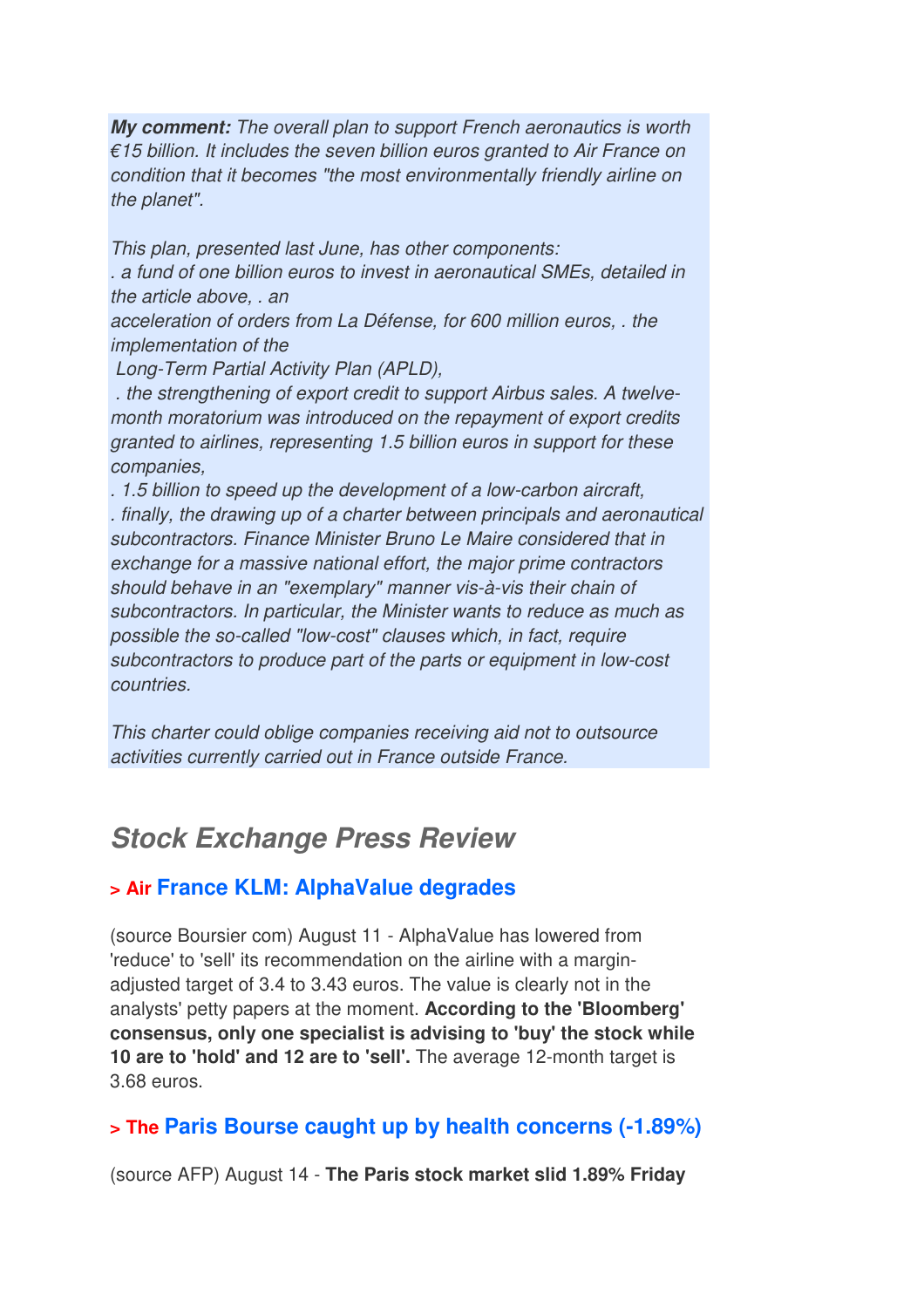#### **at mid-session, led by the return of health concerns and their impact on economic activity** (...).

The first subject of fears for investors in Europe, "the increase in the number of new contaminations of Covid-19 and the new restrictions" that may result, according to Milan Cutkovic, an analyst at AxiCorp. Thus, **travellers arriving from France to enter the United Kingdom will have to observe from Saturday morning about forty two weeks,** announced Thursday evening the British government, with Paris promising "reciprocity".

**People arriving from the Netherlands are also affected by this restriction, to** which Spain has been subject since the end of July (...). The marks of the pandemic were still visible on the occasion of the publication of the main indicator of consumption in China. Retail sales continued to decline in July, while experts expected a slight increase  $(\ldots).$ 

**The tourism sector, such as the hotel group Accor** (-3.13% at 24.41 euros), **or the airline sector,** with a loss of 2.84% for Airbus at 71.22 euros and 4.96% at 3.85 euros for Air France-KLM, **suffered a sharp downturn after the British announcement.**

**My comment:** Uncertainties linked to the evolution of the health situation justify the airlines' caution regarding the resumption of activity.

A few weeks ago the airlines were anticipating a return to the 2019 level of activity by 2022 or 2023. They are now talking about 2024 or even 2025.

# **The Bonus Article**

# **> All about hydrogen in four questions**

(source Les Echos) 9 July - Hydrogen, which is now being brought to the forefront in the fight against global warming, can be produced in different ways, and it is not always "green".

In fact, the massive use of this gas at the present time is quite the opposite, since it is derived from fossil fuels, especially natural gas. 1 - Is hydrogen "clean"?

**The conversion of natural gas into hydrogen generates CO2; hydrogen obtained in this way is therefore described as "grey".**

This form of hydrogen is the only one that is used on a large scale today (70 million tons are produced per year). It is used in refining - it reduces the sulphur content of fuels - and in the chemical industry to produce ammonia and fertilisers.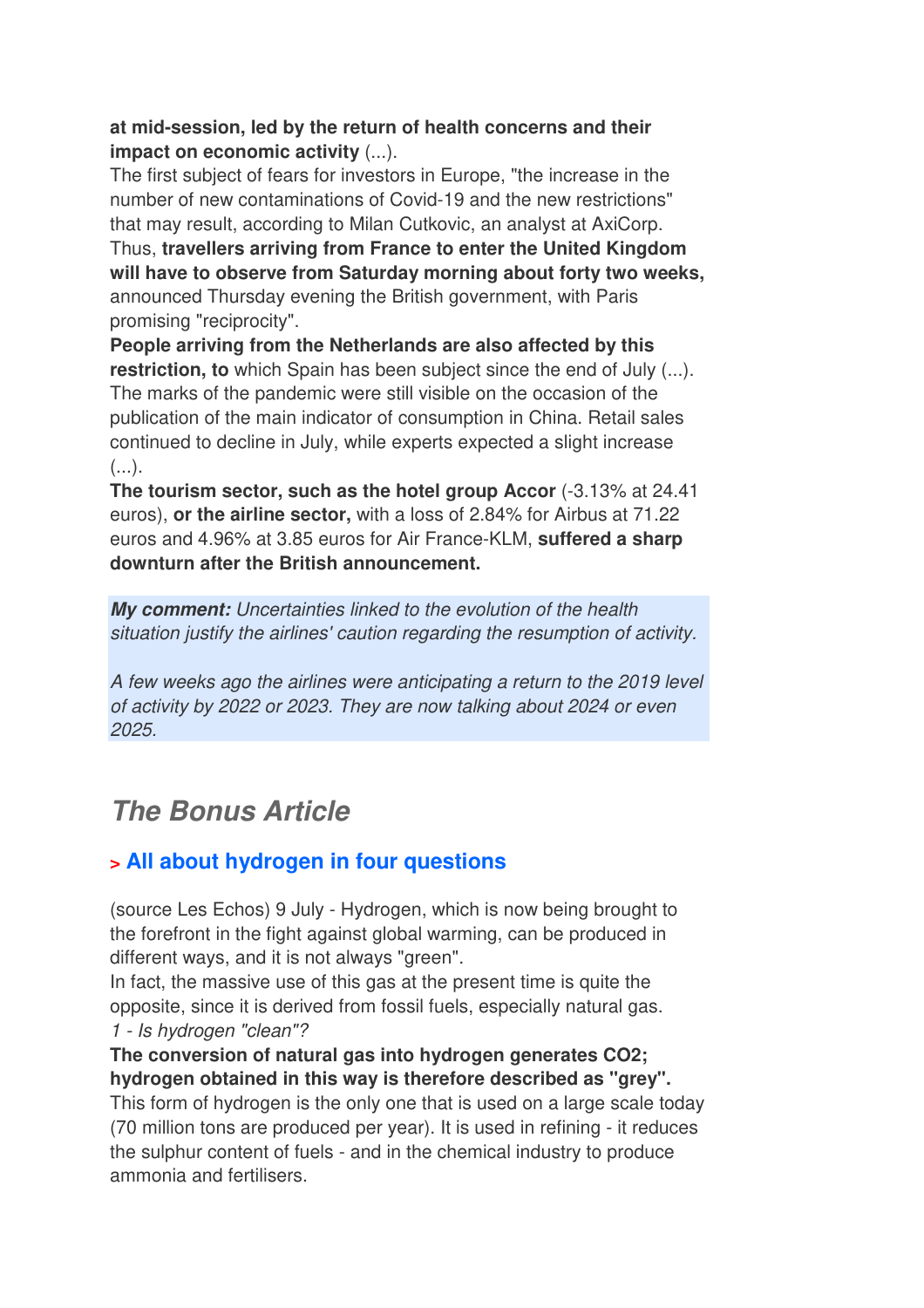**The so-called "blue" hydrogen is obtained when the CO2 emitted is captured and then reused or stored**. Carbon capture and storage technology is mature but its use is still in its infancy.

Finally, **"green" hydrogen is produced from renewable energies**. Electricity produced by wind turbines or solar panels is transformed, with water, through an electrolysis process. No greenhouse gases are then emitted. In

 addition to existing industrial uses, hydrogen can also be injected directly into the natural gas network to green it, but in small quantities because it is corrosive.

#### 2 - What can hydrogen be used for?

The interest of "blue" and especially "green" hydrogen, whose production is still marginal, is that they can decarbonize a whole series of sectors for which it is difficult to reduce CO2 emissions. This is the case for long-distance transport (it can notably power a fuel cell that will propel a car or a train), chemicals, refining and the iron and steel industry.

"It can also help improve air quality and enhance energy security" in countries without hydrocarbon resources, says the International Energy Agency (IEA).

#### 3 - Why is hydrogen the friend of renewable energies?

**Hydrogen can be stored in large quantities**, which is not yet the case for electricity, despite the progress made in battery storage. Green hydrogen can then be reconverted into electricity, thus playing a crucial role in the massive development of renewable energies.

**Wind and solar energy are by nature intermittent and not controllable**: the sun does not shine 24 hours a day and the wind does not always blow. **Hydrogen will make it possible to store electricity produced in excess at certain times** (the price of **electricity is** then very low or even negative) **and to return it later. "Hydrogen** looks promising as a low-cost electricity storage option for days, weeks or even months," the IEA says.

4 - How much does hydrogen cost?

One of the challenges is cost. The production of green hydrogen with an electrolyser today costs up to 5 euros per kilo, stresses the European Commission, compared to 2.50 euros for "blue" hydrogen (with carbon capture) and only 1.50 euros for "grey" hydrogen (produced from natural gas).

The Hydrogen Council, which brings together the major industrialists in the sector, estimates that the cost of "green" hydrogen can be divided by more than half by 2030. On two conditions: massive deployment of electrolysers to lower their cost (90 gigawatts, the equivalent of 90 nuclear reactors) and a significant reduction in the price of renewable electricity thanks to the development of offshore wind power. Even in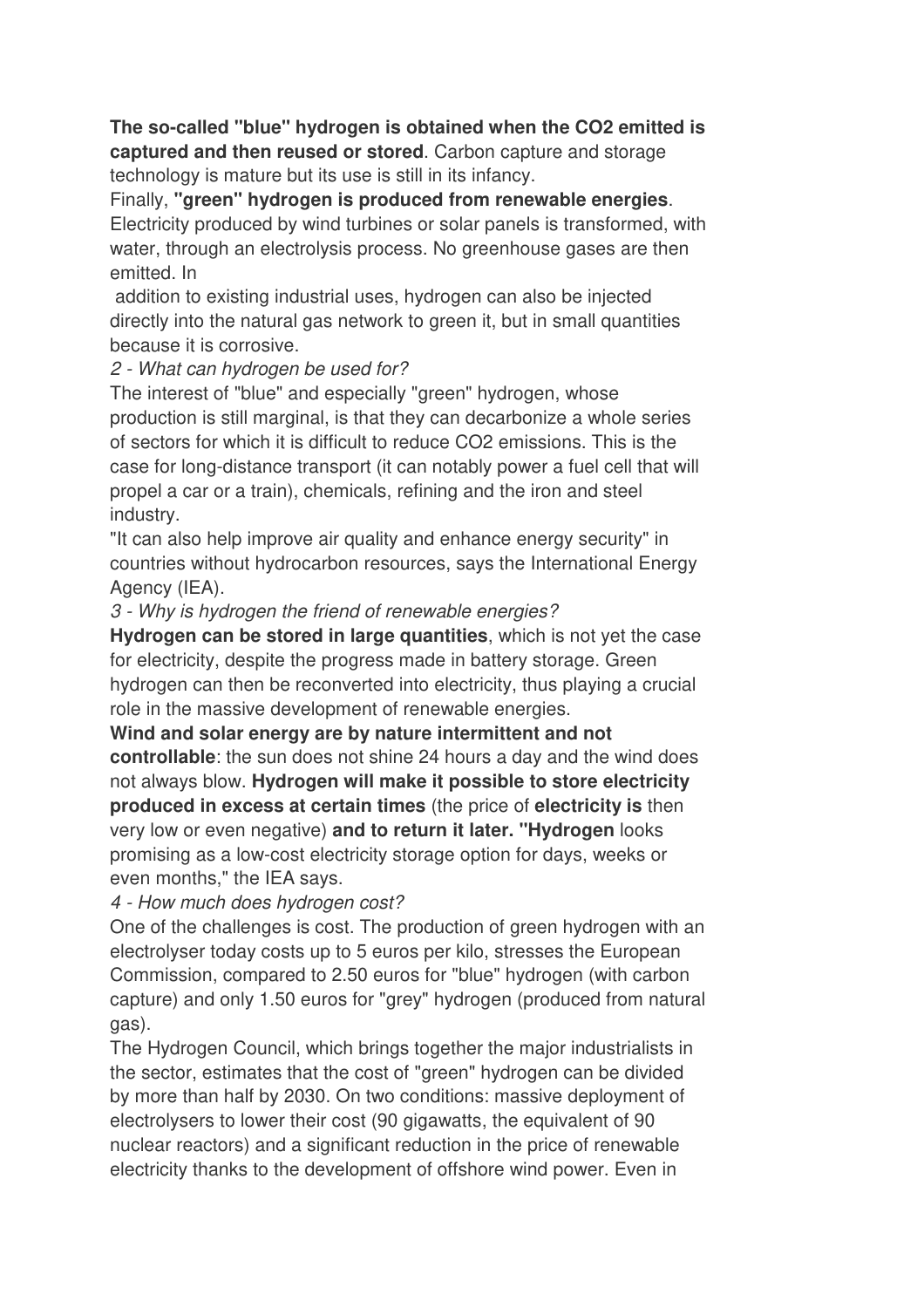this scenario, many believe that hydrogen will not really take off without a carbon tax.

**My comment:** Hydrogen is not a source of energy, but a means of storing energy.

In order to produce it, a primary energy source is needed: gas, oil, nuclear, wind, solar, ...

# **End of press review**

## **> My comment on the evolution of the Air France-KLM share price**

**The Air France-KLM share is at 3.68 euros at** the close of trading on Monday 17 August. **It is down -9.6%** over one week. The change in the health situation and the announcement by the United Kingdom of the introduction of a fourteen-strong policy for passengers from France and the Netherlands explain this fall.

It is close to its historic low of 3.055 euros on 14 June 2012. Before the coronavirus epidemic, the Air France-KLM share was at 9.93 euros.

**The average (the consensus) of analysts for the AF-KLM share is 3.43 euros**. I no longer take into account the opinions of analysts prior to the start of the health crisis. You can find on my blog the details of the analysts' consensus.

**The barrel of Brent oil** (North Sea) **is stable at \$45.** For the past two months, it has varied very little. When the coronavirus outbreak started, it was \$69.

#### **This indicative information in no way constitutes an invitation to sell or a solicitation to buy Air France-KLM shares.**

You can react to this press review or provide me with any information or thoughts that will help me better carry out my duties as a director of the Air France-KLM Group.

**You can ask me, by return, any question relating to the Air France-KLM group or employee shareholding...**